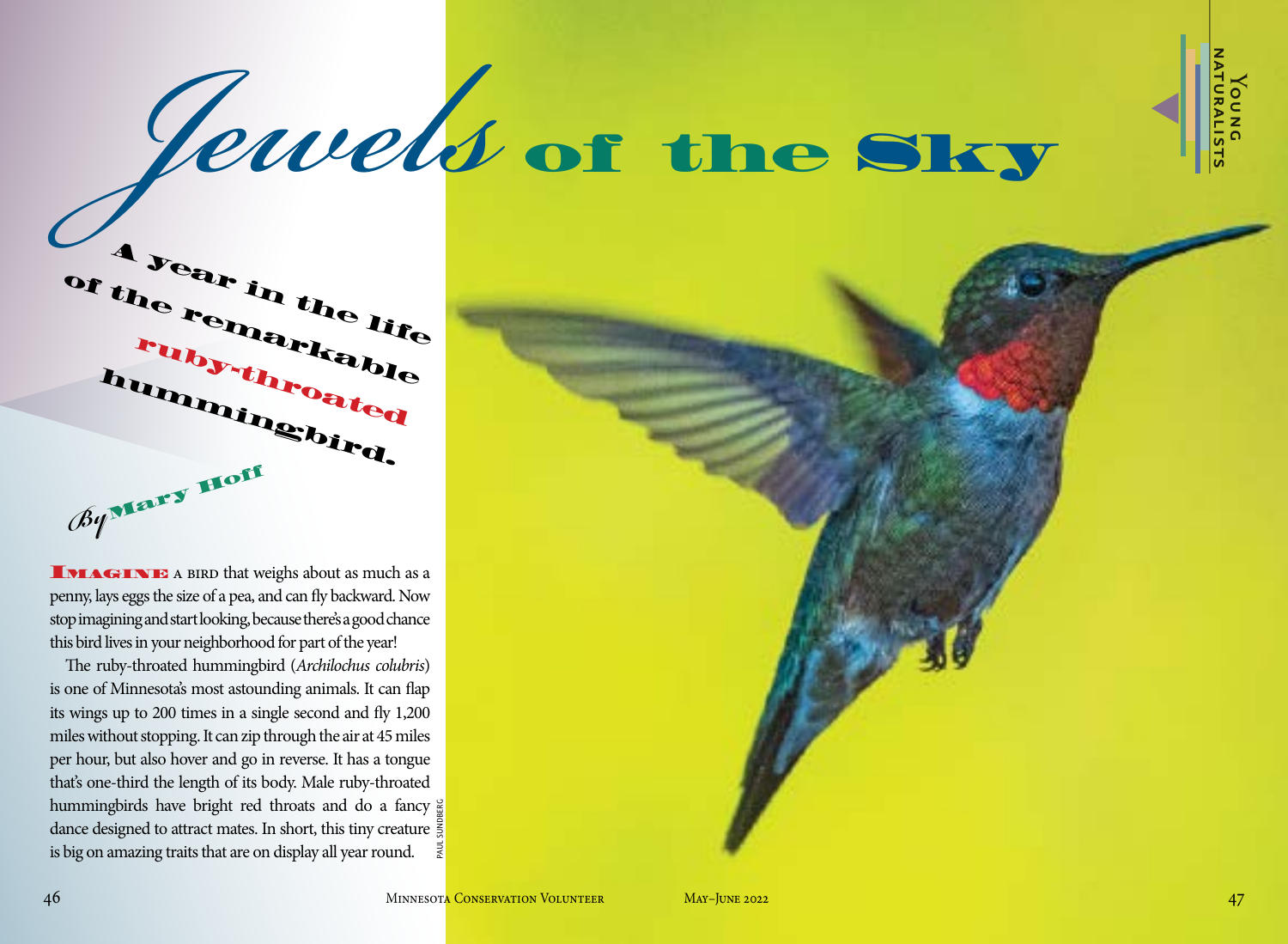

*A male ruby-throated hummingbird feeds on wild honeysuckle.*

## Spring

It's early May and Minnesota has awakened from its long winter nap. The grass is green. The sky is blue. Flowers are blooming everywhere. And *whirrrr*! A tiny creature suddenly buzzes your bright red hoodie. It's a male ruby-throated hummingbird, just returned from a thousandmile journey from his wintering grounds in Central America.

"Welcome back, little bird!" you say. But he is too busy to hear you. Flitting about from flower to flower, the male hummingbird is staking out his territory in preparation for the arrival of female hummingbirds.

Good news! A female flies by. The male shows his affection in a uniquely hummingbird way: by fluffing out his bright red throat feathers and dive-bombing his potential mate. Interested, she perches on a nearby branch. Like a pendulum swinging over her head, the male swoops back and forth, showing off his speed and prowess. Eventually they mate.

Next, the female hummingbird looks for a spot to build her nest. She finds a nice horizontal branch with a flat surface to hold a nest. She gathers the down from dandelions that have gone to seed and weaves it together with bits of spider web to create a tiny cup. She adds bits of scales from leaf buds stuck together with yet more spider web. She stomps on the bot-



*Female hummingbirds feed their babies by regurgitating food into their bills.*

tom of the nest to pack it down and molds the sides by pinching them between her bill and chest. She sticks bits of camouflaging lichens to the outside. After a week or so, the ping-pong ball–sized nest is complete. She lays two tiny eggs inside it.

Two weeks later, a scrawny, grayish baby bird emerges from each egg. The mom hummingbird feeds them by regurgitating food she ate into their gaping bills. After a couple of days, the nestlings' eyes open. A few days later they start to grow pin feathers. About three weeks after they hatch, they are ready to leave the nest. If lots of food is available, the female may raise two batches of babies over one summer.

## *Changing Colors*

If you look closely, you might notice that sometimes the ruby-red feathers that decorate a male hummingbird's throat appear to shimmer and shine. Other times they look almost black. That's because the color doesn't come from pigment, as the colors in your T-shirt or markers do. Rather, it's an example of something called structural color. Microscopic features of the bird's feathers bend and reflect different wavelengths of light in different ways, creating a miniature light show. Though not as striking, the green feathers on the backs of both sexes also use structural coloration.

48 Minnesota Conservation Volunteer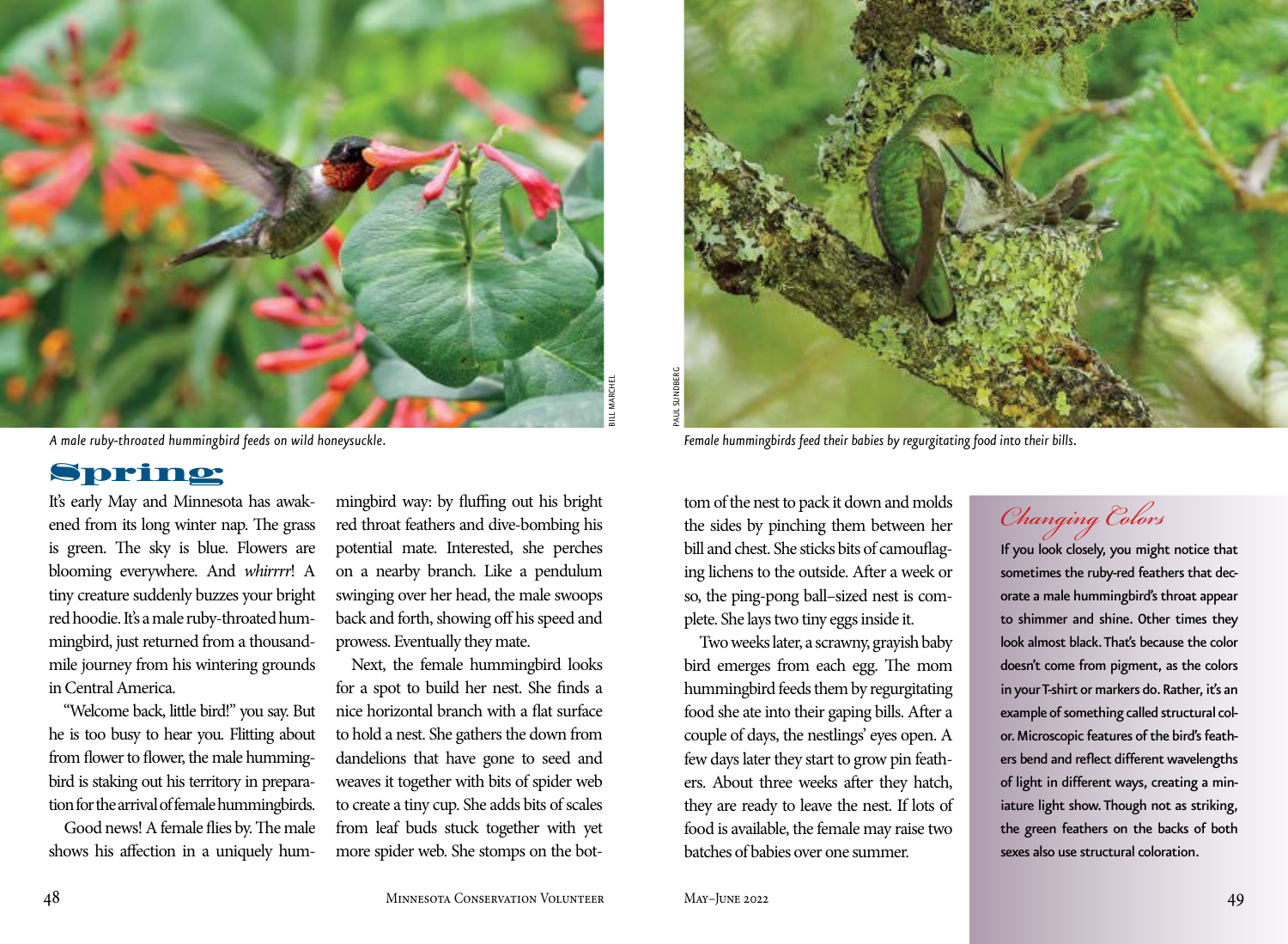

*A ruby-throated hummingbird's long tongue helps it drink nectar—one of its favorite foods.*

#### Summer

Ruby-throated hummingbirds spend their summers throughout Minnesota. They use part of each day to look for food. Hummingbirds sometimes eat insects. They catch them while flying, using their wide-open bills like baseball gloves or snitching them out of spiderwebs. But their main source of food is sugar-rich nectar from red or orange flowers. The flower's color tells the hummingbird that there is a sweet treat inside. As a hummingbird drinks the nectar, it also picks up some pollen. It carries the pollen with it as it flits from plant to plant. The plants use the pollen to make seeds, so it's a win-win!

To extract nectar from a flower, a

hummingbird sticks its long bill into the middle of the flower. It opens its mouth and sticks out its tongue, which is as long as its bill. At a glance, a hummingbird's tongue looks like a straw, and you might imagine that it sucks nectar like you slurp a milkshake. But it's more like a toothbrush. The end of the tongue is forked, and each fork has tiny bristles. When the bird inserts its tongue into the nectar, the nectar clings to the bristles. As the bird draws its tongue back into its mouth, it brings the nectar with it.

The sugary nectar gives a hummingbird energy. And a hummingbird needs a lot of energy! When a ruby-throated



*A male hummingbird feeds on an azalea. Hummingbirds can tap as many as 200 flowers in 15 minutes!*

hummer is in flight, its heart can beat more than 1,000 times per minute and it takes more than five breaths per second. A hummingbird can use more than 200 calories per hour while flying. It may visit thousands of flowers over the course of a day and slurp up half of its weight in nectar to get enough energy to fuel its body and feed its babies.

While in search of food, hummingbirds need to keep an eye out for other creatures looking for meals of their own. Sharpshinned hawks, kestrels, orioles, kingbirds, pet cats, and even dragonflies and frogs are among the animals that have been known to eat hummingbirds.

## *Do Hummingbirds Really Hum?*

Why does a hummingbird hum? Jokesters say, "Because it doesn't know the words." But the real answer is more complicated! Hummingbird wings trace a figure eight as they flap up and down. They flap so quickly—between 75 and 200 beats per second—that the moving air makes a buzzing sound. The figure eight movement allows the bird not only to fly forward, but also to fly backward and side to side and even hover in place.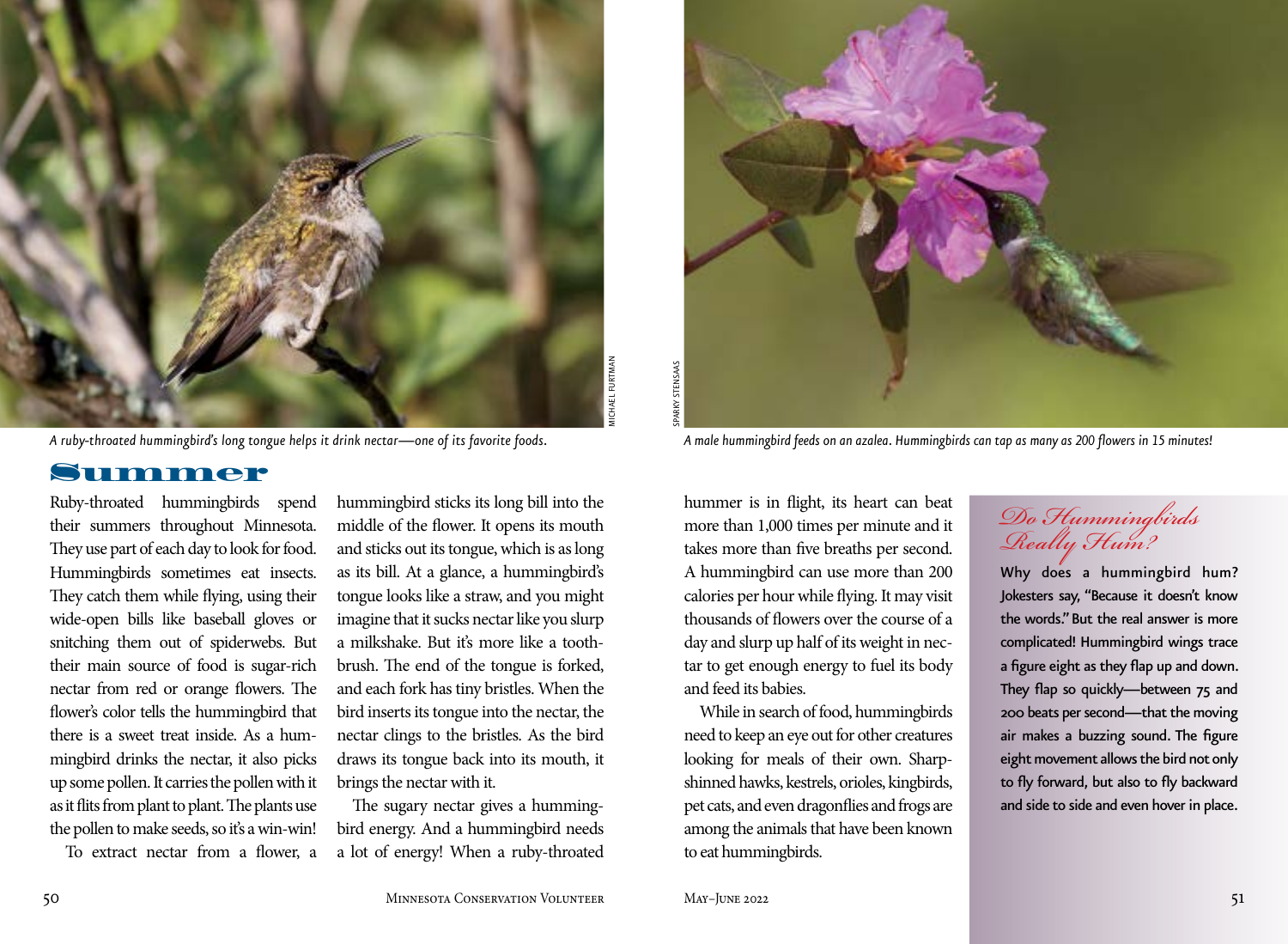

### Fall

You might think of ruby-throated hummingbirds as Minnesota residents. In reality, they're here for a short time. They spend most of their lives traveling to and from, and living in, Mexico, Central America, the West Indies, and parts of the southern United States.

As daylight hours grow shorter in late summer, a hummingbird prepares for its long flight to its winter home. The decreasing light changes the bird's hormone levels. Hormones are chemicals in the bird's bloodstream that carry messages from one part of the body to another. The changing hormone levels make the hummingbird want to eat a whole lot more. And so it does! Between nectar and insects, a hummingbird can increase its weight by 15 percent in a single afternoon. All told, a hummingbird may double its weight before it's ready to fly south for the winter.

Hummingbirds usually start to leave Minnesota in late August. Rather than fly-



ing in flocks, they make solo journeys. The adult males leave first. Next, the adult females follow. Last, the young that hatched that summer head toward the wintering grounds hundreds of miles away. They fly mainly in the daytime. Including food and rest stops, the trip takes about two weeks.

How do they end up in the right place with no one to show them the way? They follow their instincts, using stars, soundwaves, smells, and other cues to help them navigate.

*A Very Long Trip*

To reach their winter homes in Mexico and Central America, some hummingbirds fly along the western coast of the Gulf of Mexico. But some take a shortcut straight across open water! The trip across the gulf is hundreds of miles long and takes 18 to 24 hours. Ruby-throated hummingbirds can live five years or longer, so they could make this epic journey many times in their lives.